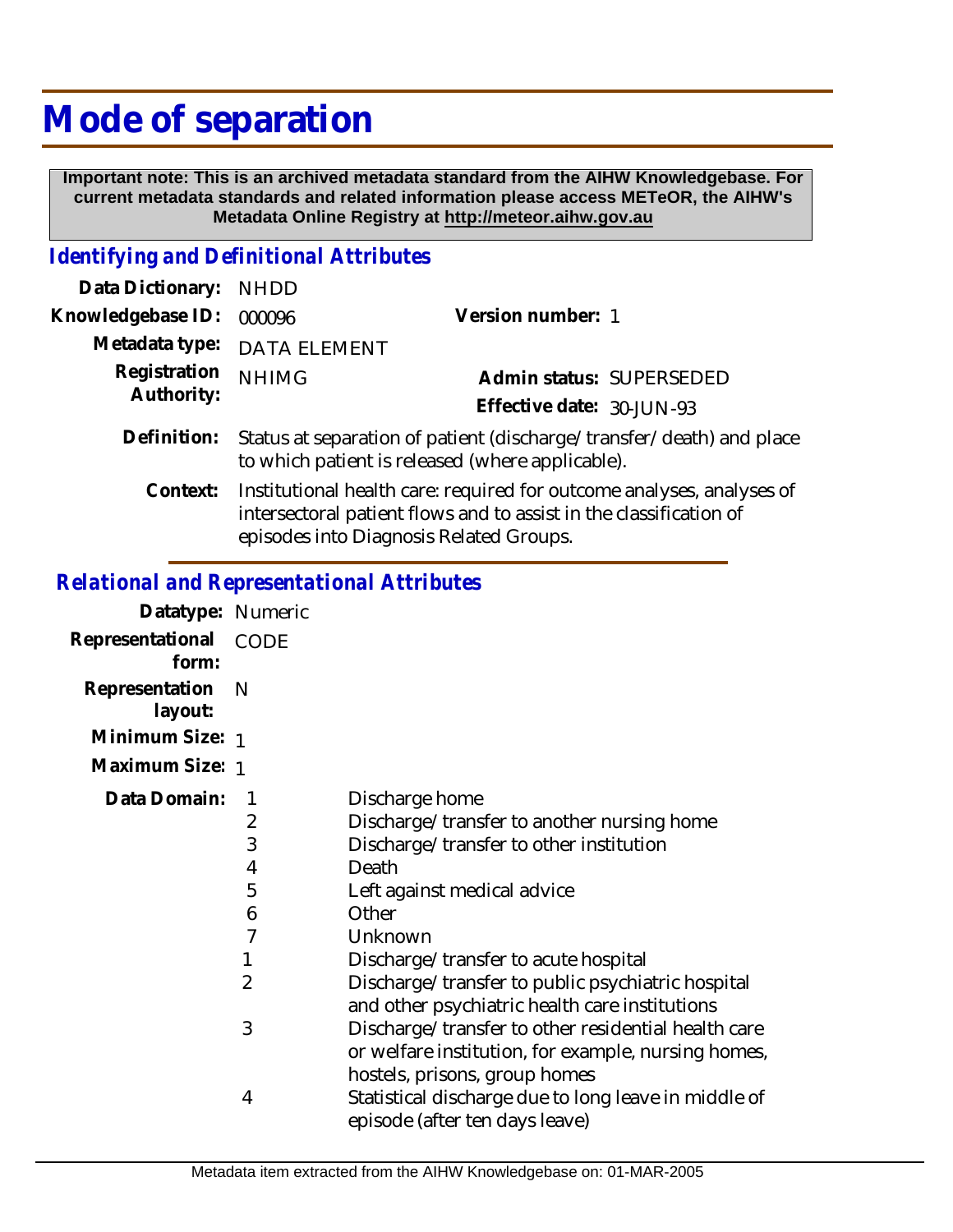|  | 5                                                                                                 | <b>Died</b>                                                                        |  |
|--|---------------------------------------------------------------------------------------------------|------------------------------------------------------------------------------------|--|
|  | 6                                                                                                 | Other (includes discharge to private                                               |  |
|  |                                                                                                   | accommodation, discharge to own arrangements,                                      |  |
|  |                                                                                                   | discharge at own risk)                                                             |  |
|  | $\overline{7}$                                                                                    | Left against medical advice                                                        |  |
|  | 8                                                                                                 | Unknown                                                                            |  |
|  | 1                                                                                                 | Died                                                                               |  |
|  | $\overline{2}$                                                                                    | Discharge/transfer to another acute hospital for                                   |  |
|  |                                                                                                   | nursing home type or rehabilitation unit care                                      |  |
|  | 3                                                                                                 | Other discharge/transfer to another acute hospital                                 |  |
|  | 4                                                                                                 | Discharge/transfer to nursing home                                                 |  |
|  | 5                                                                                                 | Discharge/transfer to other health care                                            |  |
|  |                                                                                                   | accommodation, for example, psychiatric hospital,                                  |  |
|  |                                                                                                   | mothercraft hospital                                                               |  |
|  | 6                                                                                                 | Reclassified nursing home type or rehabilitation                                   |  |
|  |                                                                                                   | unit, this hospital                                                                |  |
|  | 7                                                                                                 | Reclassified other, this hospital                                                  |  |
|  | 8                                                                                                 | Other (includes usual residence of patient, left at                                |  |
|  |                                                                                                   | own risk, orphanages, gaols, welfare                                               |  |
|  |                                                                                                   | accommodation)                                                                     |  |
|  | 9                                                                                                 | Left against medical advice                                                        |  |
|  |                                                                                                   | Related metadata: is supplemented by the data element Source of referral to public |  |
|  | psychiatric hospital version 3<br>is supplemented by the data element Source of referral to acute |                                                                                    |  |
|  |                                                                                                   |                                                                                    |  |
|  | hospital or private psychiatric hospital version 3                                                |                                                                                    |  |
|  |                                                                                                   | is supplemented by the data element Source of referral version 1                   |  |
|  |                                                                                                   | has been superseded by Mode of separation version 3                                |  |

is used in the derivation of Diagnosis related group version 1

## *Administrative Attributes*

**Source Document:**

**Source Organisation:** National Health Data Committee

Comments: Acute hospitals and private psychiatric hospitals

This is a first-level item recommended by the National Committee on Health and Vital Statistics (1979) for acute hospital in-patients.

Hindle (1988b) argued that this item needs an expanded set of categories to distinguish acute episodes which can be classified into Diagnosis Related Groups from other types of episodes which should be distinguished from true Diagnosis Related Groups. Hindle identifies five types of episode.

1. True Diagnosis Related Groups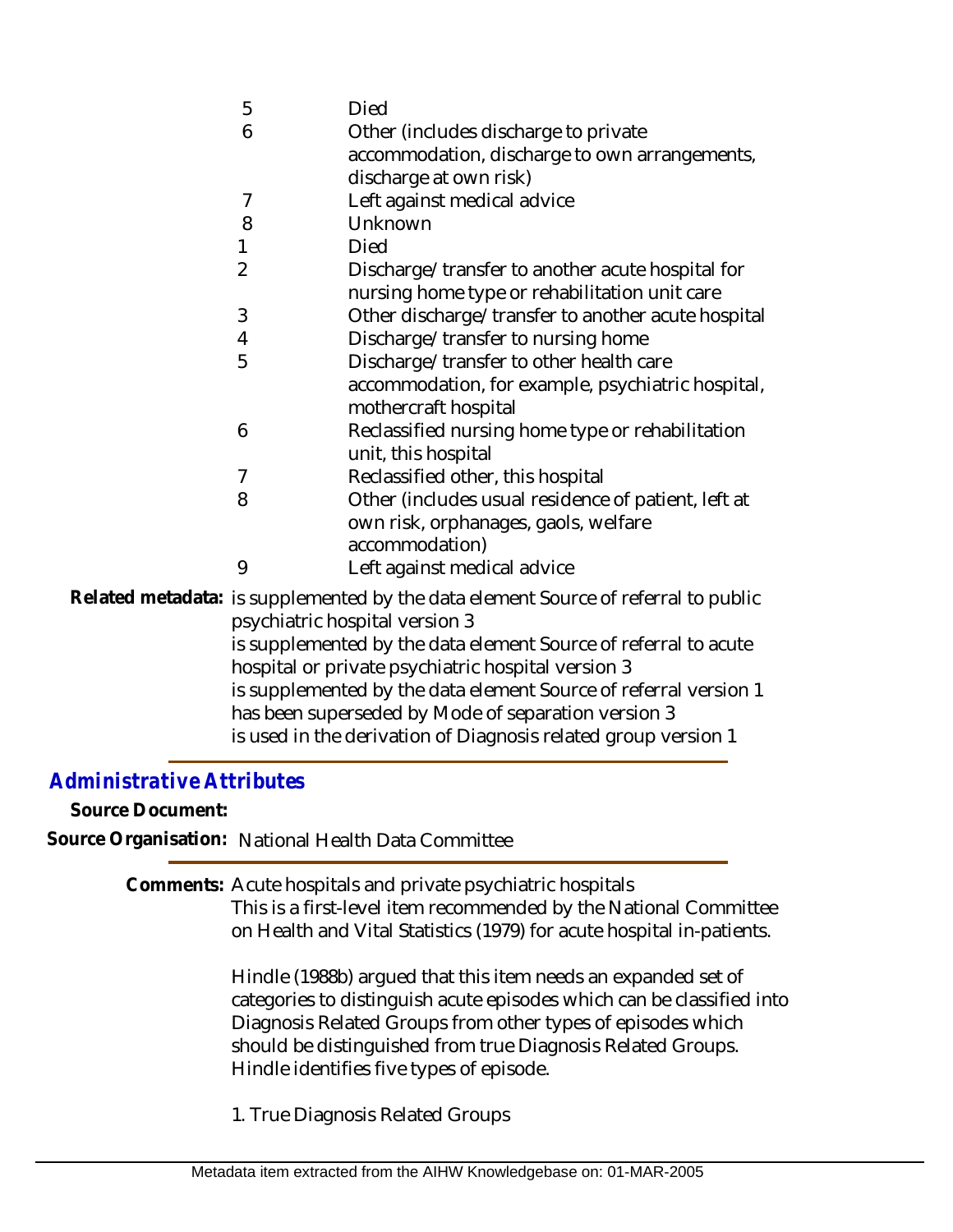These are patients admitted to hospital for acute care and subsequently discharged immediately after the acute condition has been treated.

2. Pre-acute transfer Diagnosis Related Groups This type of Category 2 in-patient is one who is admitted to a hospital for acute care, but the hospital does not have facilities to provide that care. Thus the patient is almost immediately transferred to another hospital, after stabilisation where necessary.

These in-patients may be termed 'pre-acute transfers'. The source hospital does not provide a complete episode of acute care. The major part will be provided by the destination hospital. For this reason, the pre-acute transfer patient should not be reported in statistics as if he or she were a Diagnosis Related Group of the same type as those in Category 1. The Diagnosis Related Group classification might, however, be used to distinguish different forms of pre-acute care. Pre-acute transfers are most common in country hospitals.

3. Social disadvantage Diagnosis Related Groups The third category is more common in metropolitan areas and consists of patients who are admitted for acute care, which is provided in full. However, they differ from Category 1 patients, because they remain in hospital for one or more days after acute care is completed, until discharge arrangements can be made.

A typical reason for delayed discharge is social: for example, there may be no-one at the patient's home to give post-discharge support. Therefore, these types of patients are often termed 'social disadvantage' patients, and the non-acute days prior to discharge have sometimes been termed 'administrative days'.

Some hospitals have more than average numbers of these types of patients. If the non-acute days were not counted separately, the performance of such hospitals would be undervalued. It could be wrongly concluded that they are badly managed because their mean lengths of stay and production costs per Diagnosis Related Group are above average.

It follows that discharge abstracting systems must not only allow the acute part of the episode to be counted as a Diagnosis Related Group, but also ensure that the non-acute days are separately counted. The latter are products of the hospital, like the Diagnosis Related Group; but they are additional to the Diagnosis Related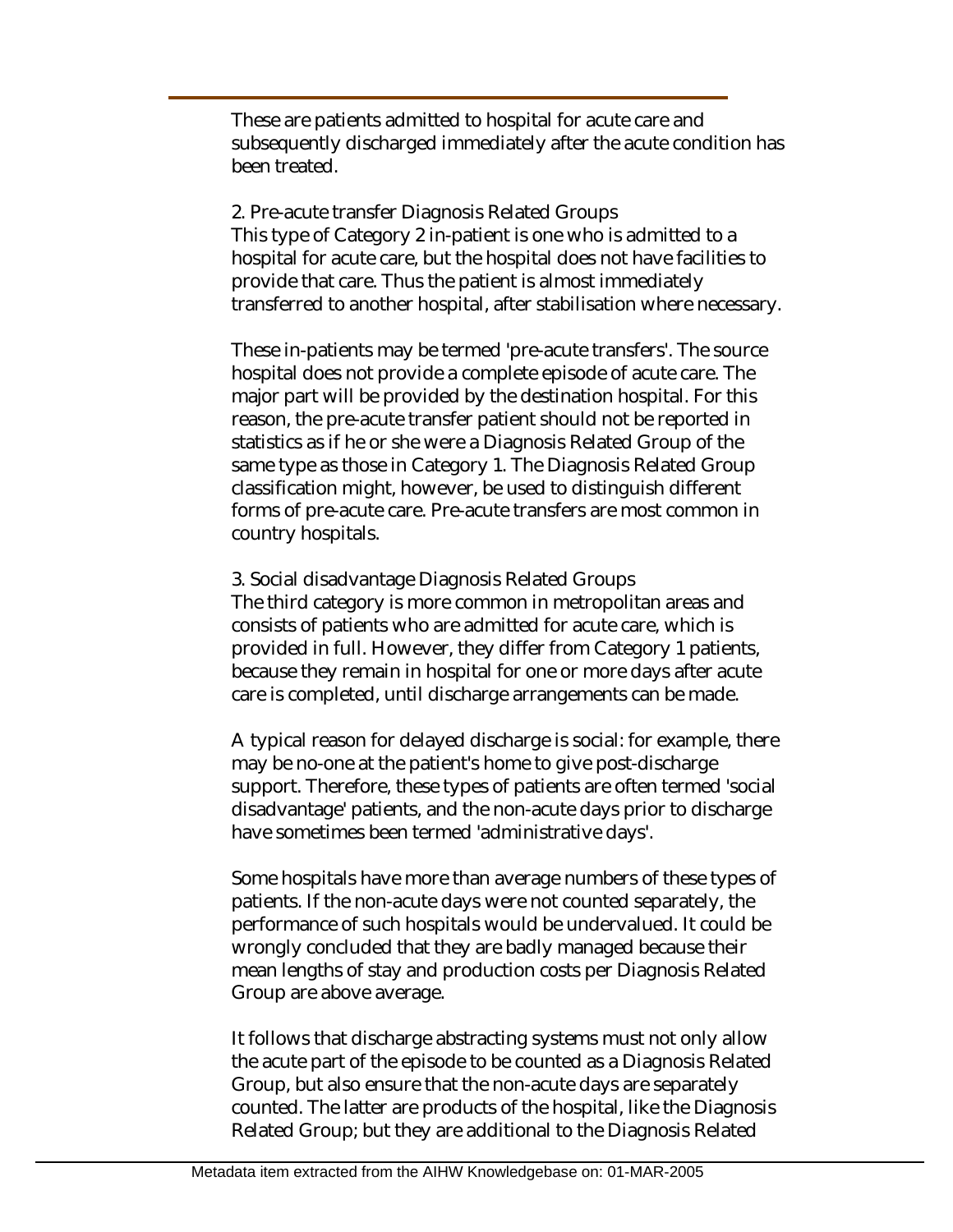#### Group.

These patients differ from the following Category 4, because the intention is to discharge as soon as a non-hospital setting can be identified, better than to provide indefinite non-acute care.

#### 4. Status transfer Diagnosis Related Groups This contains the patient who completes an acute episode and then remains in the same hospital for an indefinite period of non-acute care. This type of patient is common in hospitals in many country towns where there are no specialised nursing care facilities. The patient is a Diagnosis Related Group until the acute care ends; afterwards he or she is not.

The Morbidity Working Party has recommended that patients be discharged and readmitted upon status transfer (nursing home type, rehabilitation, other).

#### 5. Non-acute in-patients

The final category contains patients who required no acute care during the entire episode. These patients have quite different cost structures and cannot sensibly be included in Diagnosis Related Groups. These patients would be identified by data element Type of episode.

There are many differences between States and Territories in respect of classifications of discharge disposition currently in use. However, no classification distinguishes between acute and nonacute transfers to other hospitals, nor does any classification identify a transfer after stabilisation only.

To assist in identifying the above groups of in-patients, Hindle recommended that the following discharge classes are needed:

- transfer to other hospital for acute care
- transfer to other hospital for non-acute care
- transfer to other hospital for acute care after stabilisation
- reclassified non-acute indefinitely, this hospital
- reclassified acute, this hospital
- continuing non-acute in-patient, end of period.

The final class relates to another proposal of Hindle's; that is, that a discharge form be completed for each continuing non-acute inpatient at the end of the year (or other reporting period) so that the occupied bed-days for that patient are included in each reporting year (see item P26).